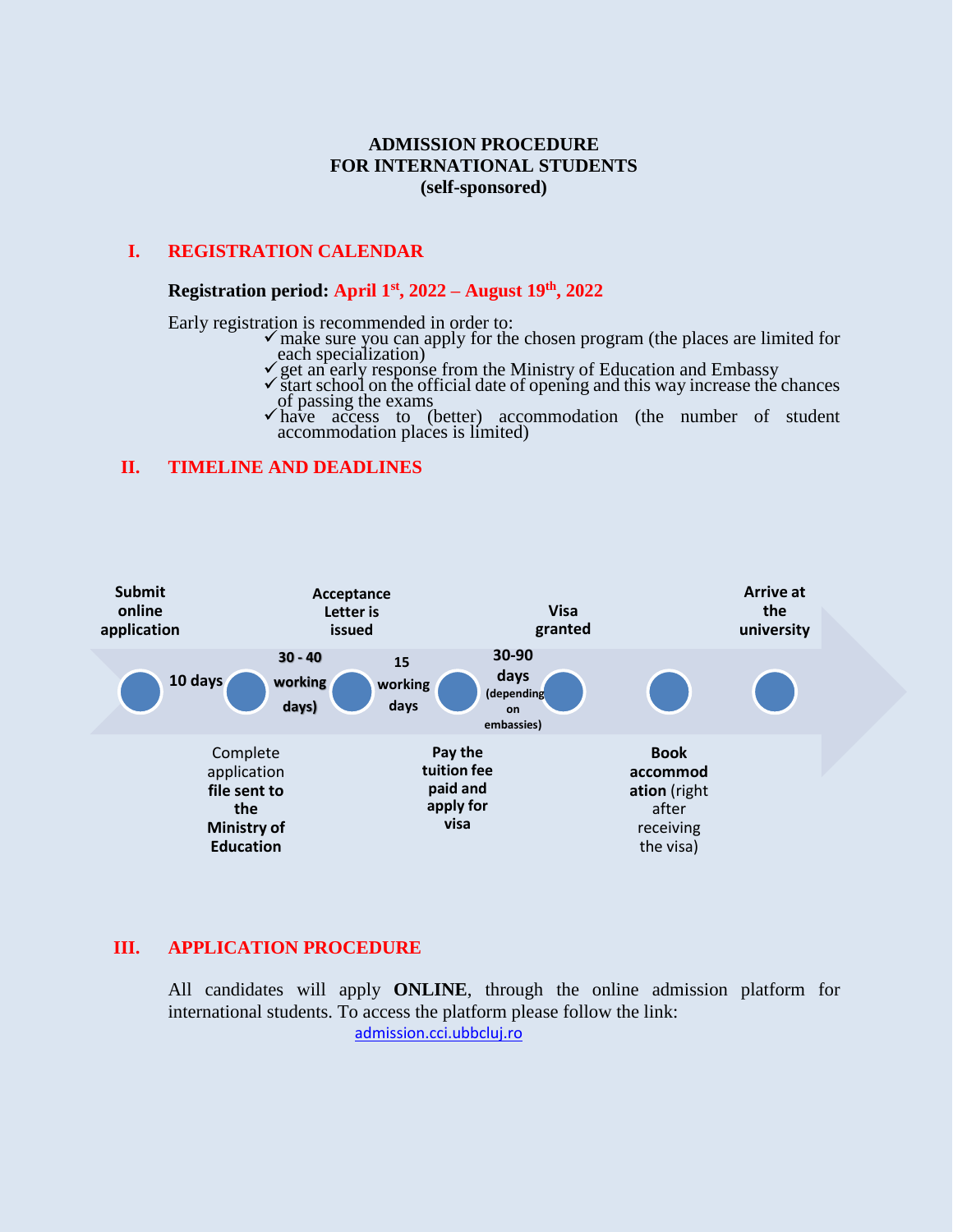Before applying you need to:

- 1. check bellow the list of required documents and make sure you hold all the documents needed
- 2. please read carefully the instructions for completing the online application here [Instructions for online admission platform.pdf \(ubbcluj.ro\)](https://cci.ubbcluj.ro/degree_students/files/non-EU%20students/admitere%202022-2023/Instructions%20for%20online%20admission%20platform.pdf)
- 3. choose the specialization you want to study; the list of programs and the tuition fees can be found here [Academic Offer](https://cci.ubbcluj.ro/degree_students/files/non-EU%20students/admitere%202022-2023/Academic%20Offer%20Master%20Level.pdf) nonue BA level.pdf (ubbclui.ro) or Academic Offer [Master Level.pdf \(ubbcluj.ro\)](https://cci.ubbcluj.ro/degree_students/files/non-EU%20students/admitere%202022-2023/Academic%20Offer%20Master%20Level.pdf)

Important!! The available places are limited for each program. The available specializations are visible at the time you apply online.

# **IV. DOCUMENTS REQUIRED FOR APPLICATION**

*1. Application form* - online application form, which you fill in through the online platform [admission.cci.ubbcluj.ro](http://admission.cci.ubbcluj.ro/)

The complete application form will be available in the *Documents* menu in your account, you may download it and sign it

- **2.** *passport* copy valid for at least 6 months after the date of issue of the Acceptance Letter
- **3.** *high-school graduation diploma* or its equivalent certified copy in the original language **and** certified translation, at notary public (in Romanian, English or French, if the original is not issued in one of these languages).

PLEASE CHECK HERE THE LIST OF ACCEPTED CERTIFICATES/MINIMUM [REQUIREMENTS](https://cci.ubbcluj.ro/degree_students/files/non-EU%20students/admitere%202020-2021/International%20High%20School%20Certificates%20for%20Recognition.pdf)

For diploma issued in NIGERIA it is compulsory to provide copy (both sides) of:

- NECO Results Card for Senior School Certificate issued by NECO or
- WAEC Scratch Card for West African Senior School Certificate
- **4.** *Bachelor diploma* or its equivalent (**only for the applications for master programs**) certified copy in the original language **and** certified translation, at notary public (in Romanian, English or French, if the original is not issued in one of these languages).
- **5.** *transcript of records* pertaining to the previous studies certified copy in the original language **and** certified translation at notary public (in Romanian, English or French, if the original is not issued in one of these languages).
- **6.** *birth certificate* certified copy in the original language **and** certified translation at notary public (in Romanian, English or French, if the original is not issued in one of these languages).
- **7.** *medical certificate* (in Romanian, English or French) attesting that the applicant does not suffer from any contagious diseases or any other affections incompatible with the future profession.
- **8.** *language proficiency certificate:* exempted are the candidates
	- coming from states whose official language is the study language of the program they have applied for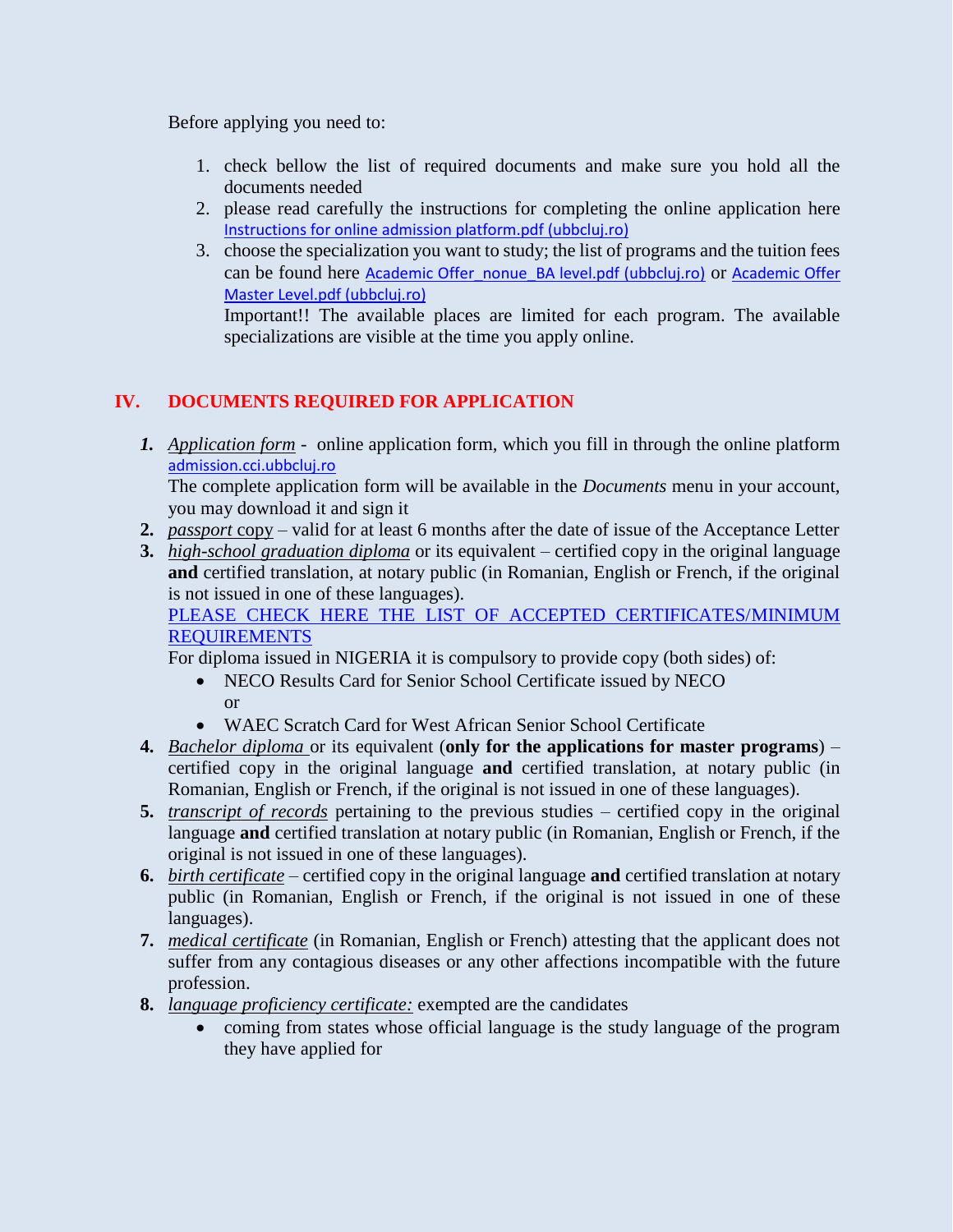- who can prove with documents that they have studied for at least 4 years' academic programs in the study language of the program they have applied for
- applying for Preparatory Year of Romanian Language

For further details regarding the language certificates accepted by the university, please click here [Linguistic Competences for Candidates.pdf \(ubbcluj.ro\)](https://cci.ubbcluj.ro/degree_students/files/non-EU%20students/admitere%202022-2023/Linguistic%20Competences%20for%20Candidates.pdf)

**9.** *receipt* attesting the payment of the processing fee (50 EUR - in EUR – account: **RO 16 RNCB 0106026604700008**, opened at Banca Comerciala Romana, branch Cluj-Napoca, str. George Baritiu nr. 10 - 12, RO - 400027 Cluj-Napoca, Romania, SWIFT CODE: RNCBROBU).

Online payment of the processing fee available at the following link: [UBB Events \(ubbcluj.ro\)](https://plati.ubbcluj.ro/en/Event/Details/81)

# **V. ADMISSION PROCESS**

The admission process of Non-EU candidates takes the following steps:

- 1. Register on the online admission platform [admission.cci.ubbcluj.ro](http://admission.cci.ubbcluj.ro/)
- 2. Fill in the Application form on [admission.cci.ubbcluj.ro](http://admission.cci.ubbcluj.ro/) following the instruction in document [Instructions for online admission platform.pdf \(ubbcluj.ro\)](https://cci.ubbcluj.ro/degree_students/files/non-EU%20students/admitere%202022-2023/Instructions%20for%20online%20admission%20platform.pdf)
- 3. Download and sign the complete Application form
- 4. Upload ONE single PDF file comprising all required documents from section IV, placing the documents in the same order.

After filling in the Application form you have 24 hours to upload your complete application file, otherwise your Application Form will be deleted and you will need to fill in again choosing from the available specializations at that moment.

- 5. Wait for a response, check and FOLLOW THE INSTRUCTIONS GIVEN BY THE PLATFORM
- 6. The complete application file is registered at the university (we do not accept incomplete applications)
- 7. The application file is processed by the university (5-10 working days)
- 8. The files accepted by the university will be sent to the Ministry of National Education for evaluation
- 9. For the candidates accepted, the Ministry of National Education will issue an Acceptance Letter, which will be sent in original to the university (30-40 working days)

**Please read carefully the document Steps to follow after receiving the Letter of Acceptance**